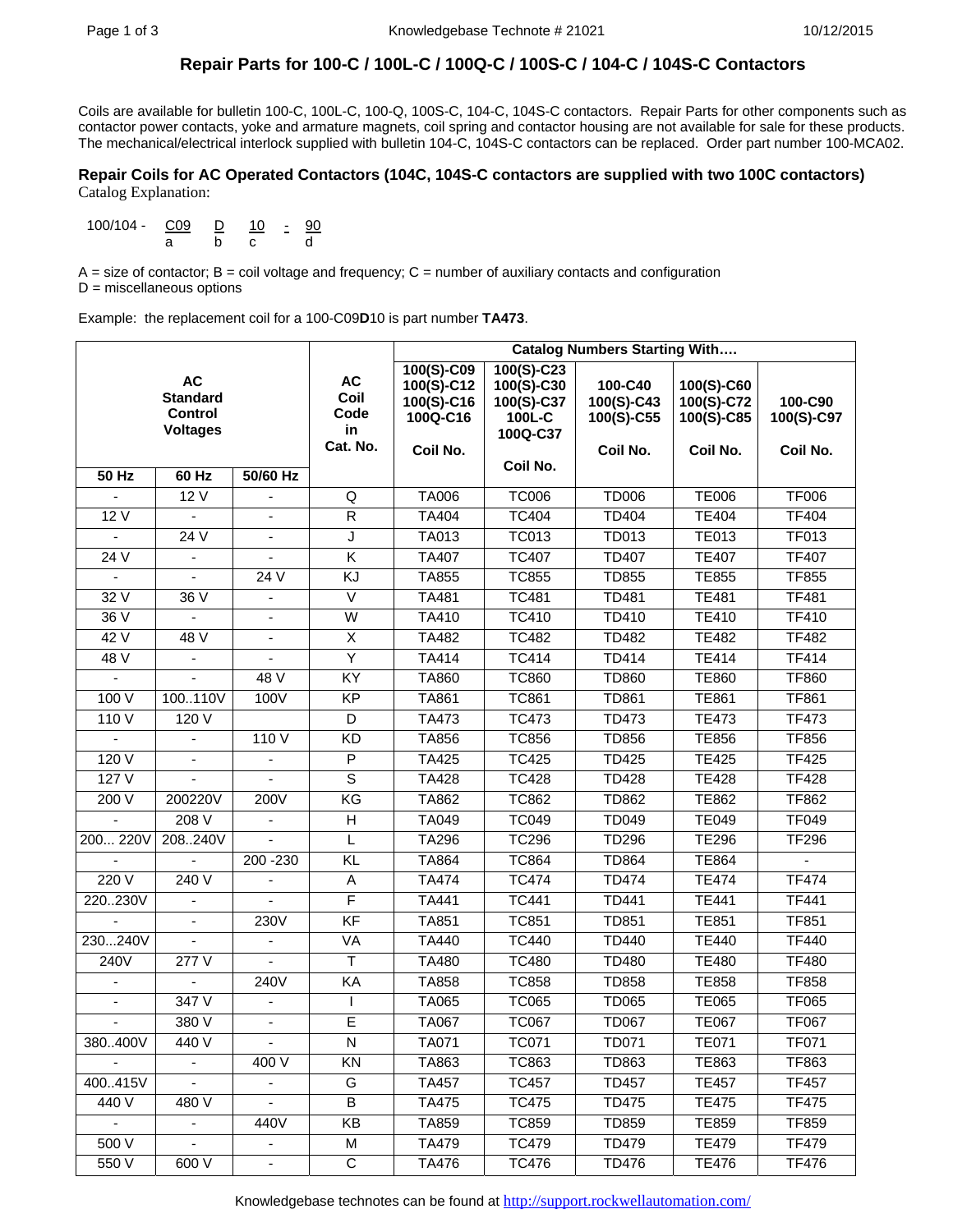## **Repair Parts for 100-C / 100L-C / 100Q-C / 100S-C / 104-C / 104S-C Contactors**

### **Repair Coils for Pure DC Conventional DC Operated Contactors**

### **(104C, 104S-C contactors are supplied with two 100C contactors)**

Example: the replacement coil for a 100-C09**DJ**10 is part number **TA714M.**

#### Coil Replacement Notes:

- 1. Some Coil replacement part numbers in this table have been discontinued for sale.
- 2. The Pure (one stage) DC Conventional Coil design for contactor sizes of 43 Amps and below in these product lines have been superseded by an Electronic Coil design.
- 3. Coils are not interchangeable between AC, DC Conventional, DC Electronic or DC Electronic Quick Drop Out Time Contactor Designs

|                                              |                                             | <b>Catalog Numbers Starting With</b>               |                                                              |                                   |                                        |                       |  |
|----------------------------------------------|---------------------------------------------|----------------------------------------------------|--------------------------------------------------------------|-----------------------------------|----------------------------------------|-----------------------|--|
| <b>DC Standard</b><br>Control<br>Voltage [V] | <b>DC</b><br>Coil<br>Code<br>In Cat.<br>No. | 100(S)-C09<br>100(S)-C12<br>100(S)-C16<br>100Q-C16 | 100(S)-C23<br>100(S)-C30<br>100(S)-C37<br>100L-C<br>100Q-C37 | 100-C40<br>100(S)-C43<br>Coil No. | 100(S)-C60<br>100(S)-C72<br>100(S)-C85 | 100-C90<br>100(S)-C97 |  |
|                                              |                                             | Coil No.                                           | Coil No.                                                     |                                   | Coil No.                               | Coil No.              |  |
| 9V                                           | ZR                                          | <b>TA766</b>                                       | <b>TC766</b>                                                 | <b>TD766</b>                      | Not Available                          | Not Available         |  |
| 9V w/Diode                                   | DR                                          | Not Available                                      | Not Available                                                | Not Available                     | <b>TE766M</b>                          | <b>TE766M</b>         |  |
| 12V                                          | ZQ                                          | <b>TA708</b>                                       | <b>TC708</b>                                                 | <b>TD708</b>                      | Not Available                          | Not Available         |  |
| 12V w/Diode                                  | DQ                                          | Not Offered                                        | Not Offered                                                  | Not Offered                       | <b>TE708M</b>                          | <b>TE708M</b>         |  |
| 24V                                          | ZJ                                          | <b>TA714</b>                                       | <b>TC714</b>                                                 | <b>TD714</b>                      | Not Available                          | Not Available         |  |
| 24V w/Diode                                  | <b>DJ</b>                                   | <b>TA714M</b>                                      | <b>TC714M</b>                                                | <b>TD714M</b>                     | <b>TE714M</b>                          | <b>TE714M</b>         |  |
| 36V                                          | ZW                                          | <b>TA719</b>                                       | <b>TC719</b>                                                 | <b>TD719</b>                      | Not Available                          | Not Available         |  |
| 36V w/Diode                                  | $\overline{DW}$                             | Not Available                                      | Not Available                                                | Not Available                     | <b>TE719M</b>                          | <b>TE719M</b>         |  |
| 48V                                          | $\overline{ZY}$                             | <b>TA724</b>                                       | <b>TC724</b>                                                 | <b>TD724</b>                      | Not Available                          | Not Available         |  |
| 48V w/Diode                                  | $\overline{DY}$                             | Not Available                                      | Not Available                                                | Not Available                     | <b>TE724M</b>                          | <b>TE724M</b>         |  |
| 60V                                          | $\overline{ZZ}$                             | <b>TA774</b>                                       | <b>TC774</b>                                                 | <b>TD774</b>                      | Not Available                          | Not Available         |  |
| 60V w/Diode                                  | DZ                                          | Not Available                                      | Not Available                                                | Not Available                     | <b>TE774M</b>                          | <b>TE774M</b>         |  |
| 64V                                          | $\overline{Z}$ B                            | <b>TA727</b>                                       | <b>TC727</b>                                                 | <b>TD727</b>                      | Not Available                          | Not Available         |  |
| 64V w/Diode                                  | $\overline{DB}$                             | Not Available                                      | Not Available                                                | Not Available                     | <b>TE727M</b>                          | <b>TE727M</b>         |  |
| $\overline{72V}$                             | ZG                                          | <b>TA278</b>                                       | <b>TC728</b>                                                 | <b>TD728</b>                      | Not Available                          | Not Available         |  |
| 72V w/Diode                                  | $\overline{DG}$                             | Not Available                                      | Not Available                                                | Not Available                     | <b>TE728M</b>                          | <b>TE728M</b>         |  |
| 80V                                          | $\overline{ZE}$                             | <b>TA729</b>                                       | <b>TC729</b>                                                 | <b>TD729</b>                      | Not Available                          | Not Available         |  |
| 80V w/Diode                                  | $\overline{DE}$                             | Not Available                                      | Not Available                                                | Not Available                     | <b>TE729M</b>                          | <b>TE729M</b>         |  |
| 110V                                         | $\overline{ZD}$                             | <b>TA733</b>                                       | <b>TC733</b>                                                 | <b>TD733</b>                      | Not Available                          | Not Available         |  |
| 110V w/Diode                                 | $\overline{DD}$                             | Not Available                                      | Not Available                                                | Not Available                     | <b>TE733M</b>                          | <b>TE733M</b>         |  |
| 115V                                         | ZP                                          | <b>TA734</b>                                       | <b>TC734</b>                                                 | <b>TD734</b>                      | Not Available                          | Not Available         |  |
| 115V w/Diode                                 | <b>DP</b>                                   | Not Available                                      | Not Available                                                | Not Available                     | <b>TE734M</b>                          | <b>TE734M</b>         |  |
| 125V                                         | $\overline{ZS}$                             | <b>TA737</b>                                       | <b>TC737</b>                                                 | <b>TD737</b>                      | Not Available                          | Not Available         |  |
| 125V w/Diode                                 | $\overline{DS}$                             | Not Available                                      | Not Available                                                | Not Available                     | <b>TE737M</b>                          | <b>TE737M</b>         |  |
| <b>220V</b>                                  | ZA                                          | <b>TA747</b>                                       | <b>TC747</b>                                                 | <b>TD747</b>                      | Not Available                          | Not Available         |  |
| 220V w/Diode                                 | $\overline{DA}$                             | Not Available                                      | Not Available                                                | Not Available                     | <b>TE747M</b>                          | <b>TE747M</b>         |  |
| 230V                                         | $\overline{\mathsf{ZF}}$                    | <b>TA749</b>                                       | <b>TC749</b>                                                 | <b>TD749</b>                      | Not Available                          | Not Available         |  |
| 230V w/Diode                                 | DF                                          | Not Available                                      | Not Available                                                | Not Available                     | <b>TE749M</b>                          | <b>TE749M</b>         |  |
| 250V                                         | $\overline{Z}$ T                            | <b>TA751</b>                                       | <b>TC751</b>                                                 | <b>TE751</b>                      | Not Available                          | Not Available         |  |
| 250V w/Diode                                 | $\overline{DT}$                             | Not Available                                      | Not Available                                                | Not Available                     | <b>TE751M</b>                          | <b>TE751M</b>         |  |